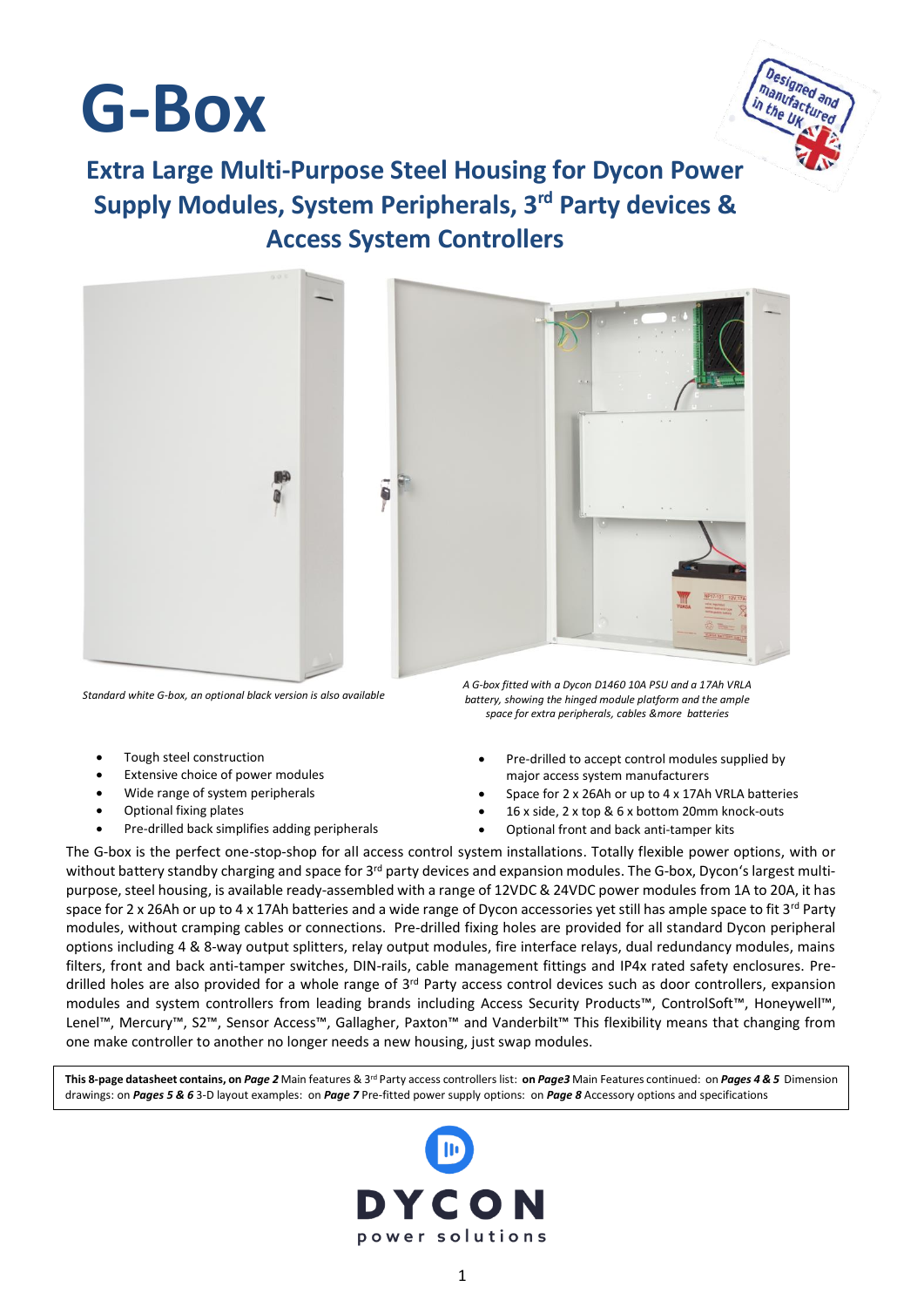# **G-Box main features**



*A G-box has a unique, hinged, module platform that enables extra modules to be fitted on top of those already installed on the base-plate. These can be accessed and serviced easily when the platform is raised*

- Pre-drilled to accommodate rapid fixing or change-over of most Dycon Power Modules from 0.5A -20A including EN50131 Grade 1 - 4 versions.
- Every G-box is ready to accept the following Dycon System Accessories and extensions:
	- o D15X8, 8-way output splitter module
	- o DFSX4-0P, 4-way output splitter module
	- o D15X4-BNC 4-way output splitter with BNC sockets for CCTV products
	- o DFR-1-12, 12VDC & DFR-1-24, 12VDC & 24VDC universal output relay / fire relay modules
	- o EN50131 Grades 1-3 anti-tamper kits; 2 x TAMPERKIT-02 are needed to comply, one for the front & one for the back
	- o D2500, dual PSU's redundancy module
	- o Mains power connector block with removable fuse
- The housing is pre-drilled to accept and can accommodate control and extension modules from most major access control and building management (BMS) systems including the following:
	- Access Security Products™ ASP-8000™
	- Axis™
	- Axxess Identification™
	- Centre Access™
	- Control Soft™
	- Gallagher™
	- HID™
- Honeywell™ Tema module
- Lenel S2™
- Mercury™
- Paxton™
- Software House™
- Vanderbilt™/ACT™pro-100 and pro120

• To help speed up installation, Dycon fixing kits for these modules can also be supplied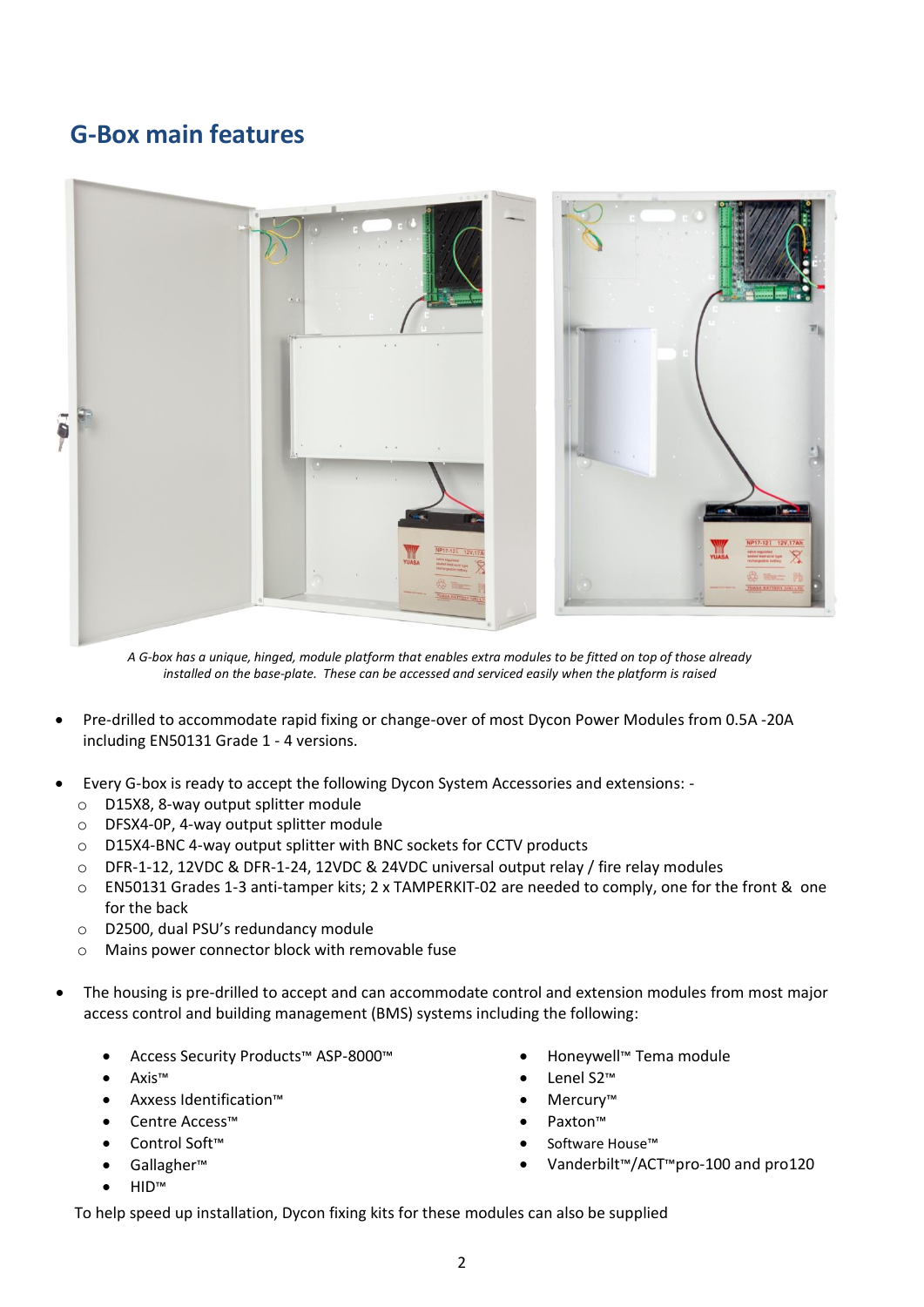# **G-Box main features**

- Fixing holes provided for Dycon's CMS01-350 cable management systems to help group and arrange cables
- To make cabling even easier, 24 x cable knock-outs are provided.
- $\circ$  The top has 2 x 20mm, the bottom 6 x 20mm, and each side has 8 x 20mm
- A knock-out is also provided at the top to allow for a standard GSM antenna to be fitted and connected to secure signalling devices.
- Once the door is removed, the sides can also be removed to allow easier cabling.
- Anti-tamper kits are available, these are activated by opening the lid and can also detect removal-from-thewall and are compliant with IPX-rating and EN50131 Grades 1, 2 & 3.
- The G-Box is secured by a keylock, all are keyed-alike and supplied with two keys
- Versions are available with standard 165mm NS35/7.5 'Top-Hat' DIN-Rails already fitted.
- Standard finish is a white, powder-coated, spray paint, heat-treated to provide a durable, wipe-clean surface.
- Black, scratch-resistant paint is also available as an option.
- Custom paint colours can be accommodated if that colour is available in the type of paint used by our manufacturing process and subject to a minimum quantity of 50. Longer lead times will apply.
- There is sufficient space for 2 x 26Ah or up to 4 x 17Ah VRLA batteries
- Each G-Box is supplied with an Earth lead.
- A mains filter for additional protection is also available
- A separate mains block with removable fuse can also be supplied
- To enable a 12VDC or 24VDC output to be split into fused 4 or 8-separate circuits, a Dycon 4-way or 8-way output splitter can easily be fitted.
- A 12VDC or 24VDC relay module that switches the output power if the input is opened or closed is available



*The DFX4-0P is a 4-way splitter fitted with PTC resettable fuses*



*Dycon's D2500 Dual PSU Redundancy Switcher Module is a unique, practical solution to the problem of maintaining the 12/24VDC power supply to a secure infrastructure system when the unforeseen failure of single power supply unit would seriously damage its operation. Connect a D2500 to two separate, 'hot-on-line' Dycon Power Supplies, and, if the main unit fails, it will automatically, and seamlessly, switch to the other unit*



*The DFR-1-12 12VDCand DFR-1-24 24VDC relay modules are ideal for use as fire relays on access control systems*



*The D15X8 is an 8-splitter fitted with either 500mA or 1A standard glass fuses*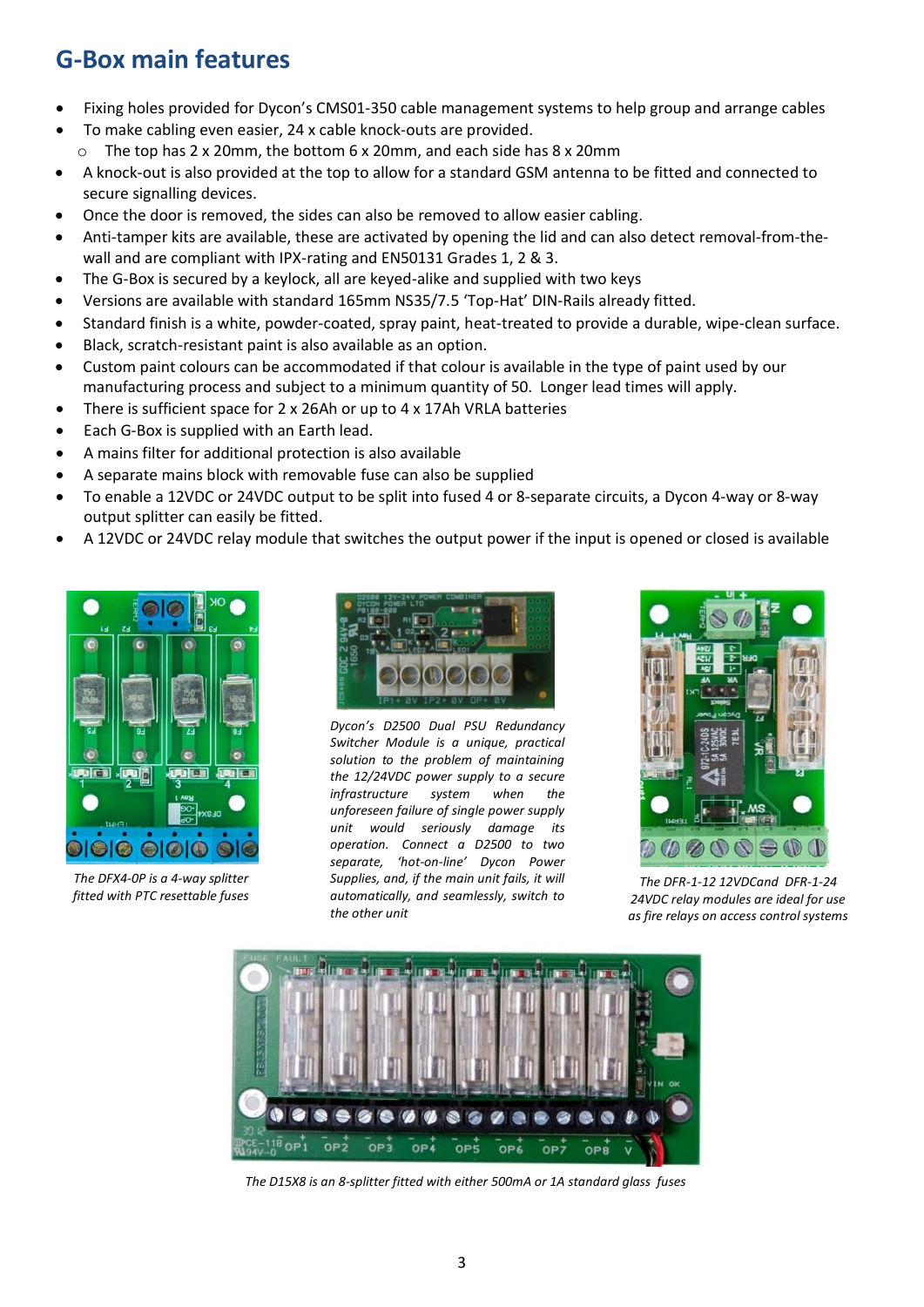# **G-Box Dimensions**

#### **Base and lid dimensions**



#### **Rear fixing holes positions, knockout and LED positions and sizes**

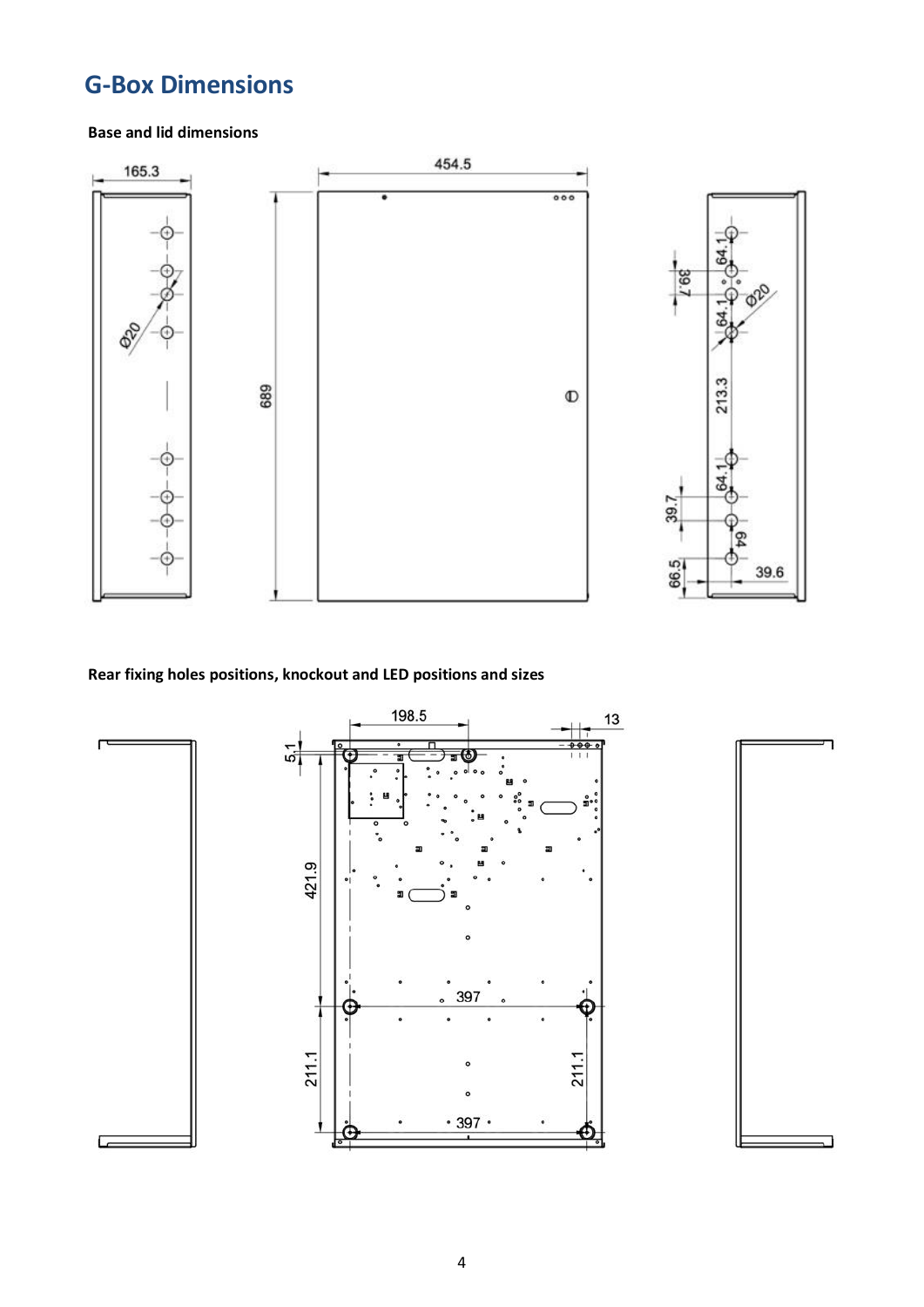

## **G-Box layout examples**



The unique hinged, module platform enables extra modules to be fitted on top of those already installed on the baseplate. This is shown in the open position allowing access to the lower controller modules without the need to disconnect anything



When installation or servicing is complete, the module platform is hinged down and secured. 6 x large access system controllers can be fitted in the same space as four normally. CMS01-350 cable management systems are also fitted to ensure that cables are neatly grouped and secured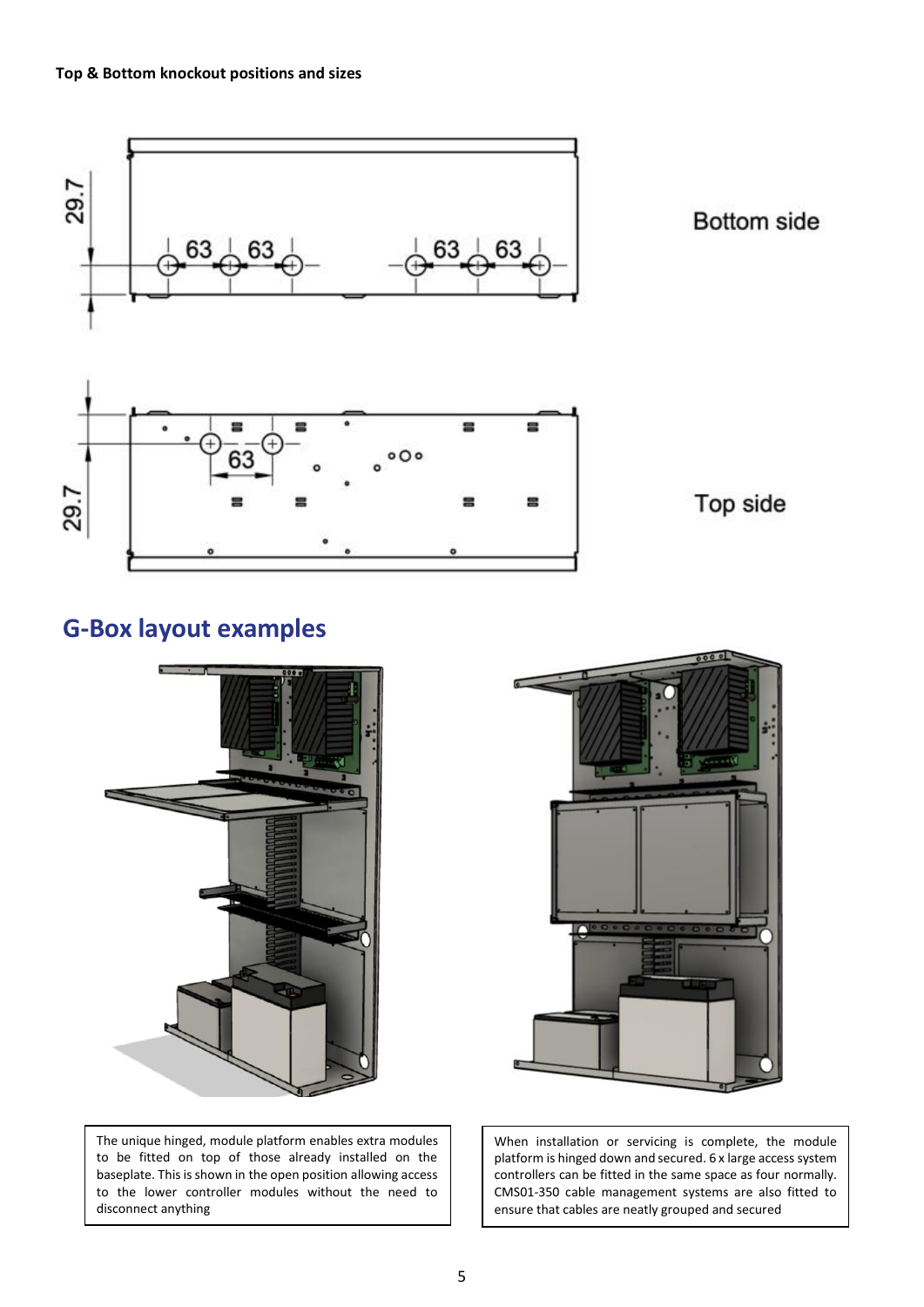## **G-Box layout examples**



A dual-voltage example showing a 24VDC 5A PSU with 2 x 7Ah batteries on the left, & a 12VDC 9A PSU, with a 17Ah battery on the right.



The sides can be removed during installation or servicing, making cabling easier. This view also shows the pre-drilled holes for ancillaries & communication devices



Dycon CMS01-350 cable management systems are fitted to group & arrange cabling to all points. Space for 4 x access system controllers and pre-drilled positions for accessory modules

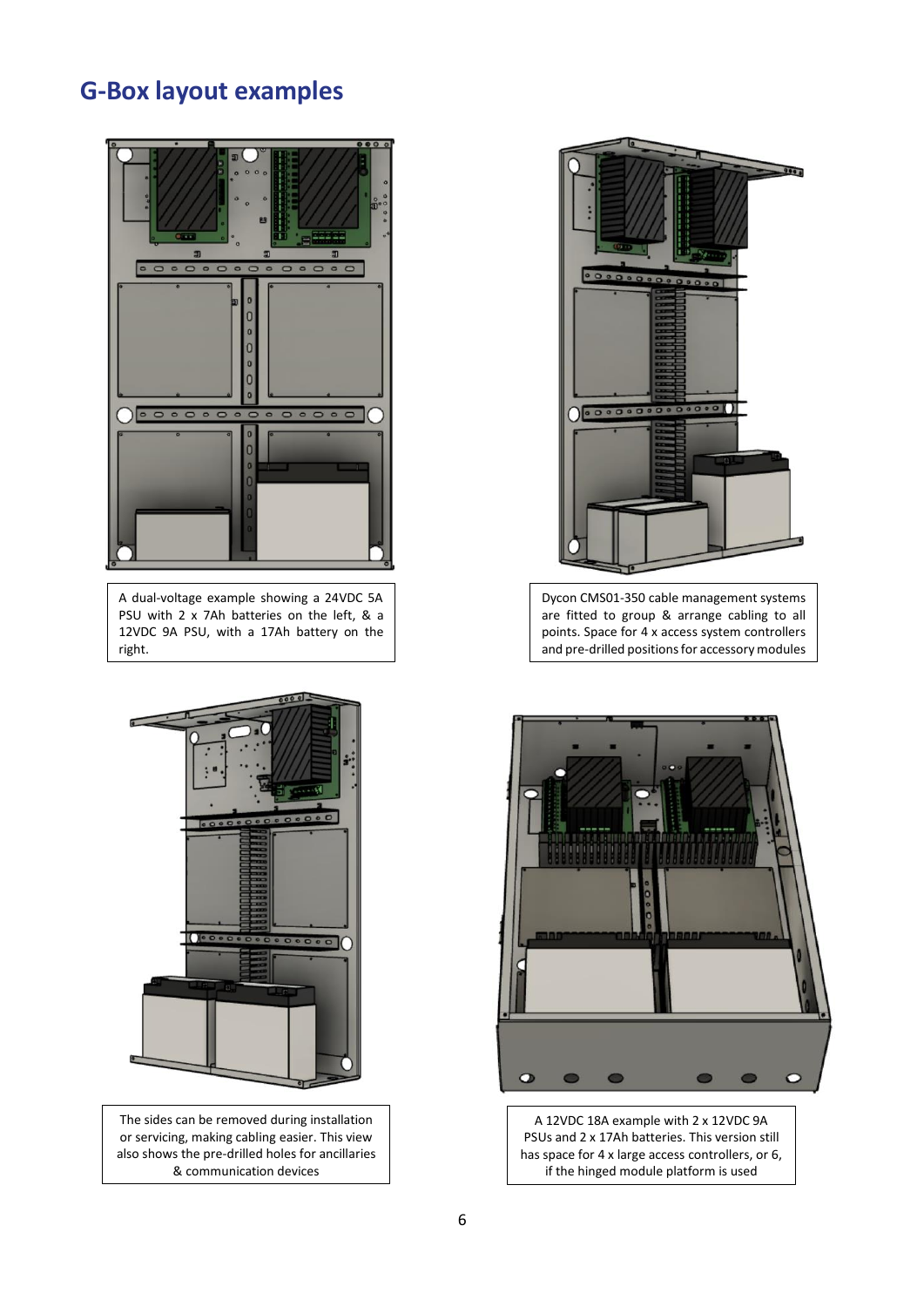# **Table 1 Dycon G-Boxes with pre-installed power supplies**

| Part No.          | <b>Power Supply Type</b>                     | <b>Battery</b><br><b>Charge</b> | <b>EN 50131</b><br>Grade | <b>Fault Outputs</b><br>or indications | Remote<br><b>Switching</b><br><b>Input</b> |
|-------------------|----------------------------------------------|---------------------------------|--------------------------|----------------------------------------|--------------------------------------------|
| D1410-G *3        | 12VDC, 10 x 1A or 1 x 10A                    | No                              | No                       | Output tripped<br>LED only             | No                                         |
| D1460-G *3        | 13.8VDC 9 x 1A + 1A battery charging         | Yes                             | No                       | Yes                                    | Yes                                        |
| D1461-G *3        | 13.8VDC $18 \times 1A + 1A$ battery charging | Yes                             | No                       | Yes                                    | Yes                                        |
| D1521-G *3        | 13.8VDC 1A                                   | Yes                             | Grade 2                  | Both                                   | No                                         |
| D1522-G *3        | 13.8VDC 2A                                   | Yes                             | Grade 2                  | Both                                   | No                                         |
| D1532-G *3        | Smart 13.8VDC 3A                             | Yes                             | Grade 3                  | Both                                   | No                                         |
| D1541-G *3        | 13.8VDC 1A                                   | Yes                             | No                       | Indicators only                        | No                                         |
| D1542-G*3         | 13.8VDC 2A                                   | Yes                             | No                       | Indicators only                        | No                                         |
| D1543-G *3        | 13.8VDC 3A                                   | Yes                             | No                       | Indicators only                        | No                                         |
| D1545-G *3        | 13.8VDC 5A                                   | Yes                             | No                       | Indicators only                        | No                                         |
| D1553-G *3        | Smart 13.8VDC 3A                             | Yes                             | No                       | Both                                   | Yes                                        |
| D1555-G *3        | Smart 13.8VDC 5A                             | Yes                             | No                       | Both                                   | Yes                                        |
| D1565-G *3        | Constant Voltage, 12-15VDC 5A                | Yes                             | No                       | No                                     | No                                         |
| D1573-G *3        | 12VDC 3A                                     | No                              | No                       | Output only                            | Yes                                        |
| D1575-G *3        | 12VDC 5A                                     | No                              | No                       | Output only                            | Yes                                        |
| D1632-G *3        | 13.8VDC 3A 110VAC                            | Yes                             | No                       | Both                                   | No                                         |
| D2401-G*3         | 24VDC 1A                                     | No                              | No                       | Output only                            | No                                         |
| D2402-G *3        | 24VDC 2A                                     | No                              | No                       | Output only                            | No                                         |
| D2403-G *3        | 24VDC 3A                                     | No                              | No                       | Output only                            | No                                         |
| D2412-G *3        | 24VDC 2A                                     | Yes                             | No                       | No                                     | No                                         |
| D2413-G *3        | 24VDC 3A                                     | Yes                             | No                       | No                                     | No                                         |
| D2441-G *3        | Smart 27.6VDC 2A                             | Yes                             | No                       | Both                                   | Yes                                        |
| D2443-G *3        | Smart 27.6VDC 3A                             | Yes                             | No                       | Both                                   | Yes                                        |
| D2445-G *3        | Smart 27.6VDC 5A                             | Yes                             | No                       | Both                                   | Yes                                        |
| D2904-G *2 *3     | 27VAC 4A (4 x 1A)                            | No                              | No                       | No                                     | No                                         |
| DR-60-5-G *1 *3   | 90-264VDC, 5VDC 6.5A output, DIN-rail mount  | No                              | No                       | No                                     | No                                         |
| DR-60-12-G *1*3   | 90-264VDC, 12VDC 5A Output, DIN-rail mount   | No                              | No                       | No                                     | No                                         |
| DR-60-24-G *1 *3  | 90-264VDC, 12VDC 2.5A Output, DIN-rail mount | No                              | No                       | No                                     | No                                         |
| MS-60-12-G *2 *3  | 90-264VDC, 12VDC 5A Output                   | No                              | No                       | No                                     | No                                         |
| MS-75-12-G *2 *3  | 90-264VDC, 12VDC 6.3A Output                 | No                              | No                       | No                                     | No                                         |
| MS-75-24-G *2 *3  | 90-264VDC, 12VDC 3.2A Output                 | No                              | No                       | No                                     | No                                         |
| HS-600-12-G *3 *4 | See note *4 12VDC 50A output                 | No                              | No                       | No                                     | No                                         |
| HS-600-24-G *3 *4 | See note *4 24VDC 25A output                 | No                              | No                       | No                                     | No                                         |
| HS-600-48-G *3 *4 | See note *4 49VDC 12.5A output               | No                              | No                       | No                                     | No                                         |

**Notes**: **\* <sup>1</sup>***Requires DIN-rail length to be specified, see G-box Accessory options on the next page*

**\* 2** *Supplied with an additional W-plate to which the PSU module is fitted*

**\* <sup>3</sup>***To order a black version of any of the above, please change the model suffix from G to G-BK*

**\* <sup>4</sup>***Input voltage selectable 190-132VAC, 180-264VAC, 255~372VDC*